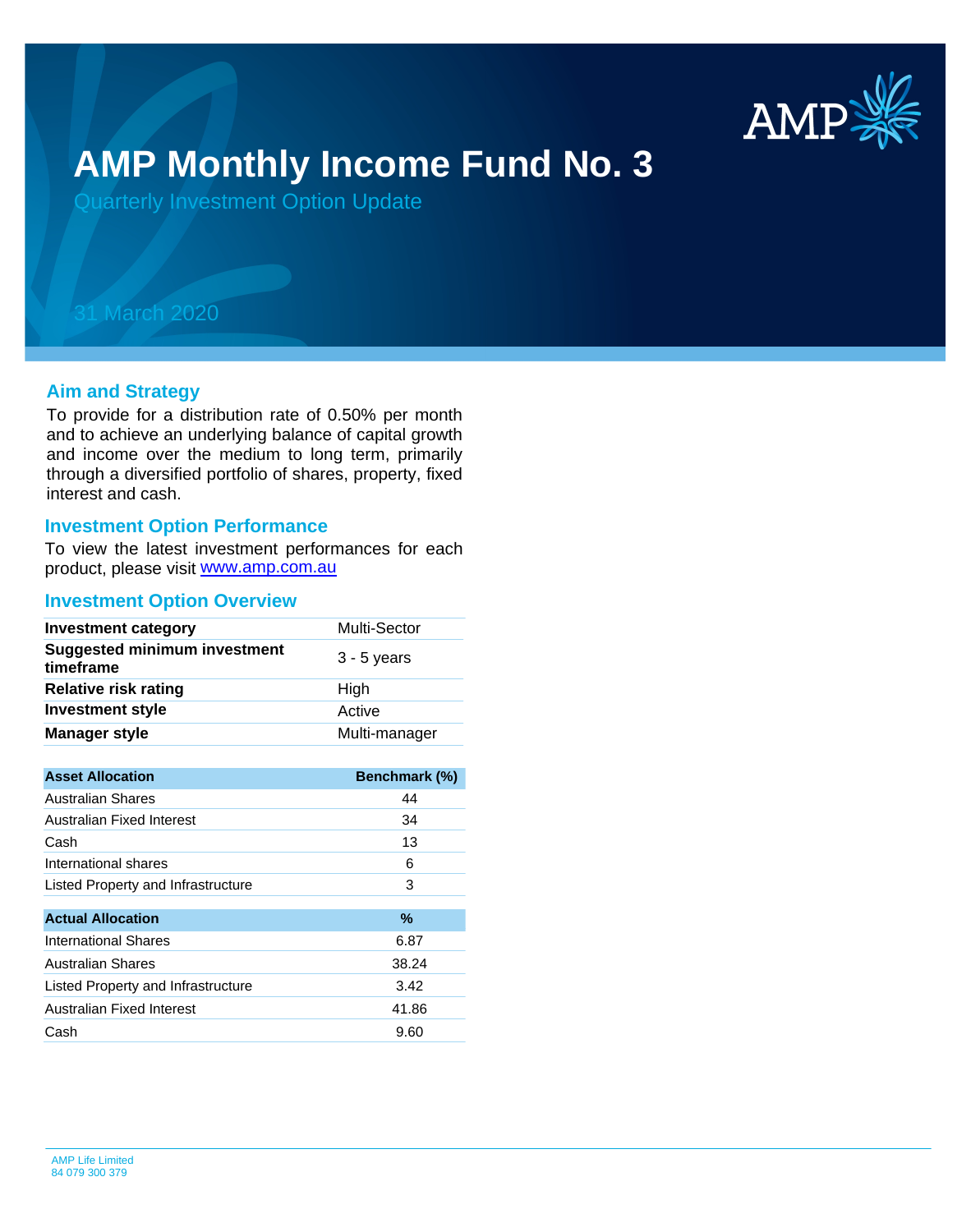### **Fund Performance**

The Monthly Income Fund No. 3 delivered a negative return over the first quarter of 2020, as the world economy was brought to a standstill by the COVID-19 pandemic. Despite diversification and sizeable allocations to defensive assets lessening the impact, the swiftness and severity of share market falls all but erased returns generated in 2019.

The start of the year saw concerns shift from trade and geo-politics, to COVID-19 and its effect on the global economy. As the number of countries impacted increased exponentially, the disease evolved from a primarily China -centric issue to a catalyst for global recession. Defensive assets, such as government bonds and cash, benefitted in this environment as investors rotated to safety. Growth assets experienced extreme volatility and tight liquidity conditions. Despite record fiscal stimulus packages by global governments and further rate cuts and quantitative easing by central banks which drove a relief rally in late March, developed market shares and Australian shares fell 20% and 23% respectively (in local currencies terms). Listed property also fell due to concerns about the spread of COVID-19 and the economic impact of the extensive containment measures rolled out.

The Fund's allocations remain predisposed to income-generating assets, such as Australian shares and fixed income, with minor allocations in listed property as alternative sources of yield. With the severity and duration of the pandemic unclear, the outlook for 2020 is similarly veiled in uncertainty. Australian share exposures are likely to remain volatility. Sizeable allocations to Australian fixed income and cash should provide some protection and diversify returns in periods of share market volatility. It is important for investors to remember that these market shocks do not last forever, and they often create opportunities for those who remain focussed on the long term.

#### **Market Review**

The first quarter of 2020 began with the renewed conflicts between the US and Iran and the US-China trade tensions which were later resolved and share markets were encouraged by initial signs the global economy was improving. However, as March approached, the global surge in COVID-19 cases outside of China led to a pandemic. At the end of the quarter, despite the continued rise in new COVID-19 cases (especially in the US and Italy) and signs of a slowdown in global economic activity, share markets had a strong rebound in response to further announcements of unprecedented stimulus measures by governments and central banks.

The Federal Reserve reduced interest rates by a further 100 basis points to 0.00%–0.25% and commenced its quantitative easing. The US government announced the largest fiscal package, worth \$US2 trillion. The Bank of Canada lowered its overnight rate target to 0.75% and launched a credit facility program.

In Europe, the UK officially left the European Union on 31 January. The European Central Bank launched a new Pandemic Emergency Purchase Programme, worth €750 billion. The Bank of England lowered its Bank Rate further and launched a new substantial quantitative easing program whilst the UK government announced it credit guarantees.

In Asia, China's central bank announced a reduction in reserve ratios for banks. The Bank of Japan provided a significant liquidity injection and expanded its quantitative easing program.